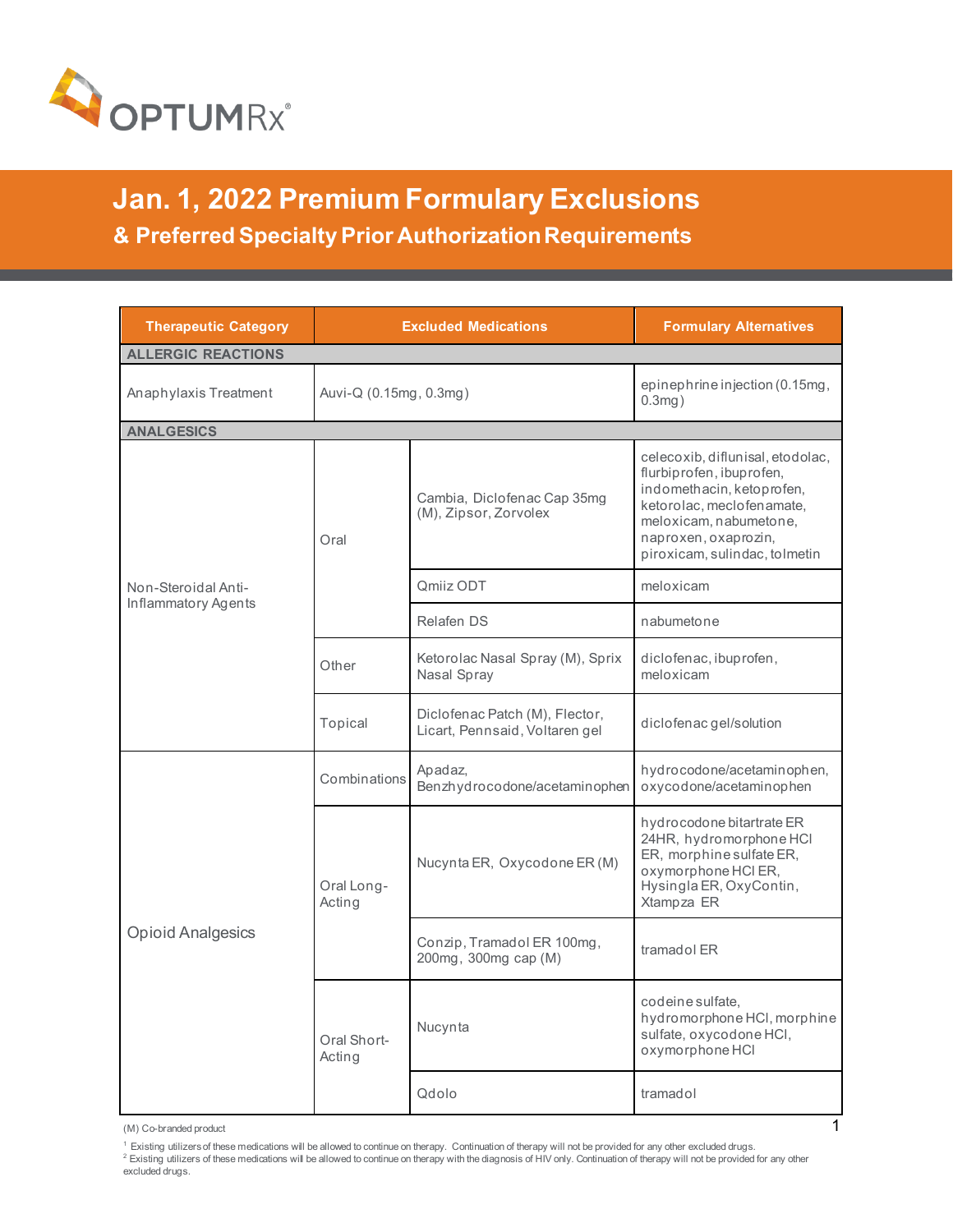| <b>Therapeutic Category</b>                  |                                                         | <b>Excluded Medications</b>                                        | <b>Formulary Alternatives</b>                                                                                                     |
|----------------------------------------------|---------------------------------------------------------|--------------------------------------------------------------------|-----------------------------------------------------------------------------------------------------------------------------------|
| <b>ANALGESICS</b>                            |                                                         |                                                                    |                                                                                                                                   |
| Opioid Analgesics                            | Transmucosal<br>Fentanyl<br>Analgesics                  | Fentora, Fentanyl Citrate Buccal<br>Tab $(M)$ ,<br>Lazanda, Subsys | fentanyl citrate lozenge                                                                                                          |
| <b>Skeletal Muscle Relaxants</b>             |                                                         | Norgesic Forte, Orphengesic Forte (M)                              | orphenadrine tab, aspirin                                                                                                         |
|                                              | Ozobax                                                  |                                                                    | baclofen                                                                                                                          |
| <b>ANTIBACTERIALS</b>                        |                                                         |                                                                    |                                                                                                                                   |
| Oral Antibiotics                             | DR 80mg, Minolira                                       | Doryx 80mg, Doryx MPC, Doxycycline Hyclate                         | doxycycline, minocycline                                                                                                          |
| Vaginal Antiinfectives                       |                                                         | Cleocin vaginal suppositories, Nuvessagel                          | clindamycin vaginal cream,<br>metronidazole vaginal gel                                                                           |
| <b>ANTICONVULSANTS</b>                       |                                                         |                                                                    |                                                                                                                                   |
| Seizure Disorders                            | Lamictal ODT Kit                                        |                                                                    | lamotrigine ODT                                                                                                                   |
|                                              | Oxtellar $XR^1$                                         |                                                                    | oxcarbazepine IR                                                                                                                  |
| <b>ANTIDEPRESSANTS</b>                       |                                                         |                                                                    |                                                                                                                                   |
| Antidepressants                              | Bupropion XL (M) <sup>1</sup> , Forfivo XL <sup>1</sup> |                                                                    | bupropion XL                                                                                                                      |
| <b>ANTIFUNGALS, ORAL</b>                     |                                                         |                                                                    |                                                                                                                                   |
| Oral Antifungals                             | Tolsura                                                 |                                                                    | itraconazole cap                                                                                                                  |
| <b>ANTIHEMOPHILIACS</b>                      |                                                         |                                                                    |                                                                                                                                   |
| Hemophilia A                                 | Esperoct <sup>1</sup>                                   |                                                                    | Adynovate, Afstyla, Eloctate,<br>Jivi                                                                                             |
| <b>ANTIMIGRAINES</b>                         |                                                         |                                                                    |                                                                                                                                   |
| <b>CGRP</b> Antagonists                      | Ajovy                                                   |                                                                    | amitriptyline, atenolol,<br>divalproex sodium, nadolol,<br>propranolol, timolol,<br>topiramate, venlafaxine,<br>Aimovig, Emgality |
|                                              | Reyvow                                                  |                                                                    | Nurtec ODT, Ubrelvy                                                                                                               |
| Serotonin Receptor Agonists                  |                                                         | Onzetra Xsail, Tosymra, Zembrace Symtouch                          | rizatriptan ODT, sumatriptan<br>injection, sumatriptan nasal<br>spray, zolmitriptan ODT                                           |
| <b>ANTIPARKINSON AGENTS</b>                  |                                                         |                                                                    |                                                                                                                                   |
| Parkinson's Disease                          | Gocovri, Osmolex ER                                     |                                                                    | amantadine                                                                                                                        |
| <b>ANTIPSYCHOTICS</b>                        |                                                         |                                                                    |                                                                                                                                   |
| Atypical/Second Generation<br>Antipsychotics | Secuado <sup>1</sup>                                    |                                                                    | aripiprazole, asenipine,<br>olanzapine, quetiapine,<br>quetiapine ER, paliperidone<br>ER, risperidone, ziprasidone                |

<sup>(</sup>M) Co-branded product 2

<sup>1</sup> Existing utilizersof these medications wil be allowed to continue on therapy. Continuation of therapy will not be provided for any other excluded drugs.<br><sup>2</sup> Existing utilizers of these medications will be allowed to c excluded drugs.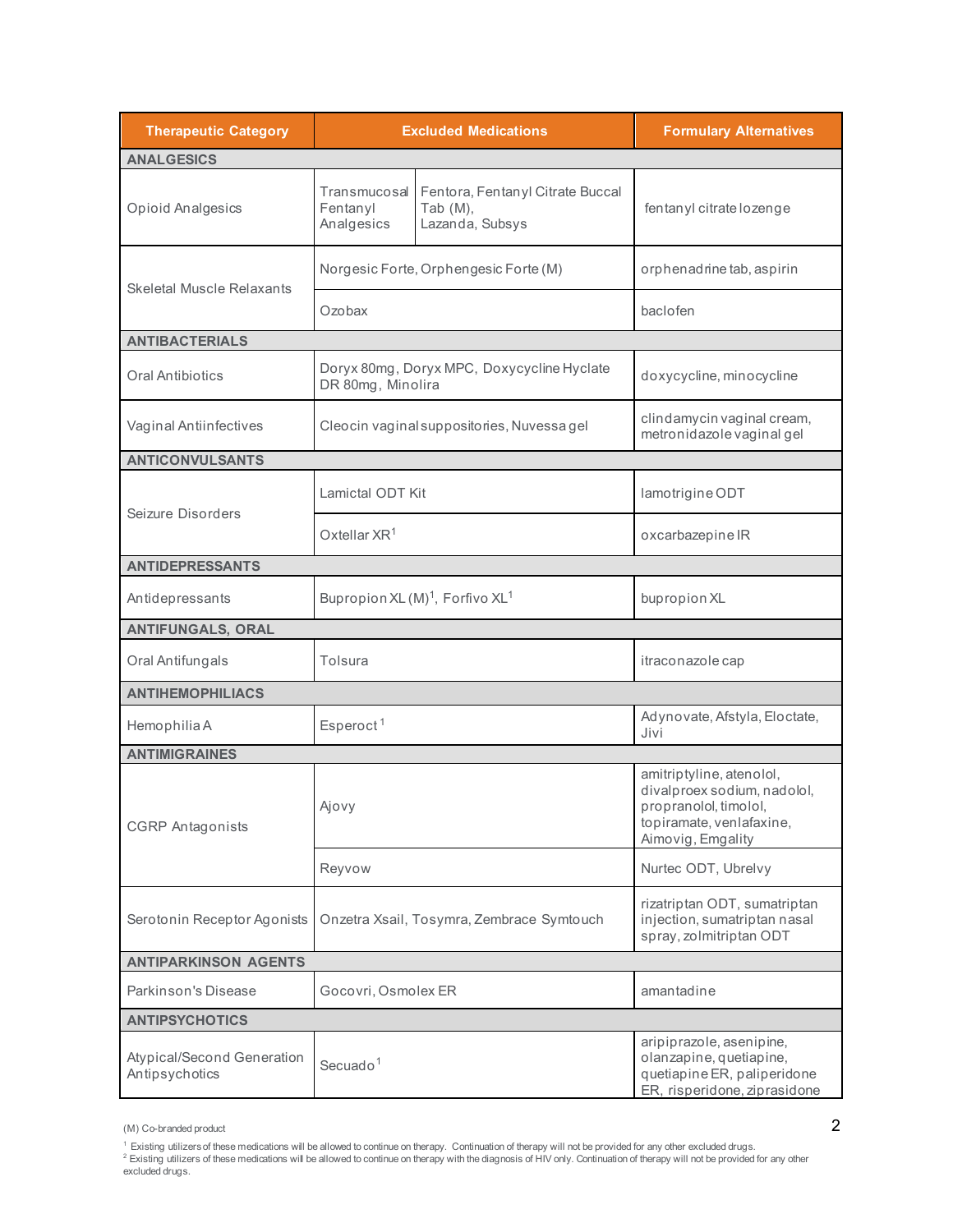| <b>Therapeutic Category</b>                           | <b>Excluded Medications</b>                                                                        | <b>Formulary Alternatives</b>                                          |  |  |
|-------------------------------------------------------|----------------------------------------------------------------------------------------------------|------------------------------------------------------------------------|--|--|
| <b>ANTIVIRALS</b>                                     |                                                                                                    |                                                                        |  |  |
| Hepatitis-C drugs                                     | Ledipasvir-Sofosbuvir (M),<br>Sofosbuvir-Velpatasvir (M)                                           | Epclusa, Harvoni, Mavyret,<br>Vosevi                                   |  |  |
| <b>HIV Drugs</b>                                      | Cabenuva <sup>1</sup> , Descovy <sup>2</sup> , Temixys <sup>1</sup> , Vocabria <sup>1</sup>        | Please talk to your doctor<br>about clinically appropriate<br>options. |  |  |
| <b>AUTONOMIC &amp; CENTRAL NERVOUS SYSTEM</b>         |                                                                                                    |                                                                        |  |  |
| Attention Deficit Disorder                            | Adhansia XR                                                                                        | dexmethylphenidate ER,<br>methylphenidate ER, Vyvanse                  |  |  |
| Interferon Beta Medications<br>for Multiple Sclerosis | Extavia <sup>1</sup> , Plegridy <sup>1</sup> , Rebif <sup>1</sup> ,<br>Rebif Rebidose <sup>1</sup> | Avonex, Betaseron                                                      |  |  |
| <b>CARDIOVASCULAR</b>                                 |                                                                                                    |                                                                        |  |  |
| Cholesterol-Lowering Agents                           | Livalo, Zypitamag                                                                                  | atorvastatin, lovastatin,<br>pravastatin, rosuvastatin,<br>simvastatin |  |  |
|                                                       | Praluent                                                                                           | Repatha                                                                |  |  |
|                                                       | Conjupri, Katerzia                                                                                 | amlodipine                                                             |  |  |
| Hypertension                                          | Inderal XL, Innopran XL                                                                            | propranololER                                                          |  |  |
|                                                       | Kapspargo                                                                                          | metoprolol ER                                                          |  |  |
| Hypertension with<br>Osteoarthritis                   | Consensi                                                                                           | amlodipine, celecoxib                                                  |  |  |
| <b>CHEMOTHERAPY AGENTS</b>                            |                                                                                                    |                                                                        |  |  |
| Alkylating Agents                                     | Belrapzo, Bendamustine, Treanda                                                                    | Bendeka                                                                |  |  |
| Antiandrogens                                         | $E$ rleada <sup>1</sup>                                                                            | Nubeqa, Xtandi                                                         |  |  |
|                                                       | Yonsa <sup>1</sup>                                                                                 | Xtandi                                                                 |  |  |
| <b>Combination Agents</b>                             | Ingovi <sup>1</sup>                                                                                | Please talk to your doctor<br>about clinically appropriate<br>options. |  |  |
| Cytolytic Antibodies                                  | Riabni <sup>1</sup> , Truxima                                                                      | Ruxience                                                               |  |  |
| <b>HER-2 Inhibitors</b>                               | Herzuma, Ogivri, Ontruzant                                                                         | Kanjinti, Phesgo, Trazimera                                            |  |  |
|                                                       | Gavreto <sup>1</sup>                                                                               | Retevmo                                                                |  |  |
| Kinase Inhibitors                                     | Tepmetko <sup>1</sup>                                                                              | Tabrecta                                                               |  |  |

(M) Co-branded product 3

<sup>&</sup>lt;sup>1</sup> Existing utilizersof these medications wil be allowed to continue on therapy. Continuation of therapy will not be provided for any other excluded drugs.<br><sup>2</sup> Existing utilizers of these medications will be allowed to c excluded drugs.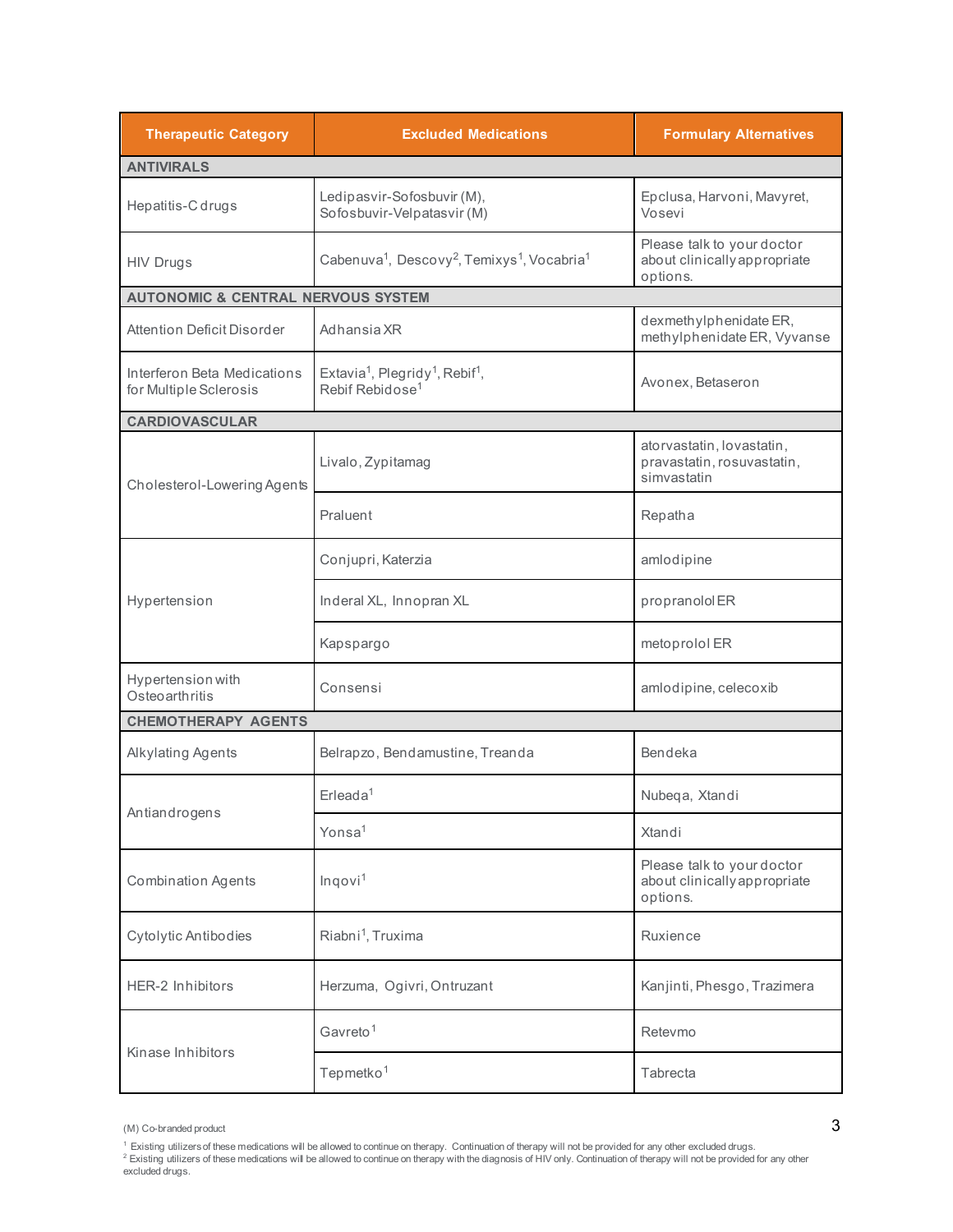| <b>Therapeutic Category</b>   | <b>Excluded Medications</b>                                                       | <b>Formulary Alternatives</b>                                                                                                                                                                                                  |  |
|-------------------------------|-----------------------------------------------------------------------------------|--------------------------------------------------------------------------------------------------------------------------------------------------------------------------------------------------------------------------------|--|
| <b>CHEMOTHERAPY AGENTS</b>    |                                                                                   |                                                                                                                                                                                                                                |  |
| Methyltransferase Inhibitors  | Tazverik <sup>1</sup>                                                             | Please talk to your doctor<br>about clinically appropriate                                                                                                                                                                     |  |
| Miscellaneous                 | Darzalex Faspro                                                                   |                                                                                                                                                                                                                                |  |
| <b>CONTRACEPTIVES</b>         |                                                                                   |                                                                                                                                                                                                                                |  |
| Gel                           | Phexxi                                                                            | Please talk to your doctor<br>about clinically appropriate<br>options.                                                                                                                                                         |  |
| Oral                          | Slynd                                                                             | camila, incassia, nora-be,<br>norethindrone, norlyda,<br>norlyroc                                                                                                                                                              |  |
| Patch                         | Twirla                                                                            | levonorgestrel/ethinylestradiol<br>combined generic oral<br>contraceptive, xulane                                                                                                                                              |  |
| <b>CORTICOSTEROIDS</b>        |                                                                                   |                                                                                                                                                                                                                                |  |
|                               | Alkindi Sprinkle                                                                  | hydrocortisone                                                                                                                                                                                                                 |  |
| Oral Steroids                 | Hemady                                                                            | dexamethasone                                                                                                                                                                                                                  |  |
|                               | Rayos                                                                             | prednisone                                                                                                                                                                                                                     |  |
| <b>DERMATOLOGICAL AGENTS</b>  |                                                                                   |                                                                                                                                                                                                                                |  |
|                               | Avita, Differin lotion                                                            | adapalene, tretinoin cream/gel,<br>Retin-A micro gel 0.06% and<br>0.08%                                                                                                                                                        |  |
| <b>Topical Acne Treatment</b> | Aklief, Clindagel, Clindamycin phosphate 1%<br>gel(M), Dapsone 7.5% (M), Veltin   | adapalene, adapalene/benzoyl<br>peroxide, clindamycin<br>gel/lotion/solution,<br>clindamycin/benzoyl peroxide,<br>dapsone, erythromycin/benzoyl<br>peroxide, tretinoin cream,<br>Aczone 7.5%, Amzeeq, Epiduo<br>Forte, Onexton |  |
|                               | Arazlo, Fabior, Tazorac cream 0.05%, gel 0.1%,<br>$0.05%$ .<br>Tazarotene foam 1% | tazarotene cream                                                                                                                                                                                                               |  |
|                               | Winlevi                                                                           | adapalene, clindamycin,<br>dapsone, tazarotene cream,<br>tretinoin cream                                                                                                                                                       |  |
| <b>Topical Anesthetics</b>    | <b>ZTlido</b>                                                                     | lidocaine patch                                                                                                                                                                                                                |  |
| <b>Topical Antifungals</b>    | Jublia                                                                            | ciclopirox, tavaborole,<br>terbinafine, Kerydin                                                                                                                                                                                |  |

**<sup>4</sup>**<br><sup>1</sup> Existing utilizers of these medications will be allowed to continue on therapy. Continuation of therapy will not be provided for any other excluded drugs.<br><sup>2</sup> Existing utilizers of these medications will be allowe excluded drugs.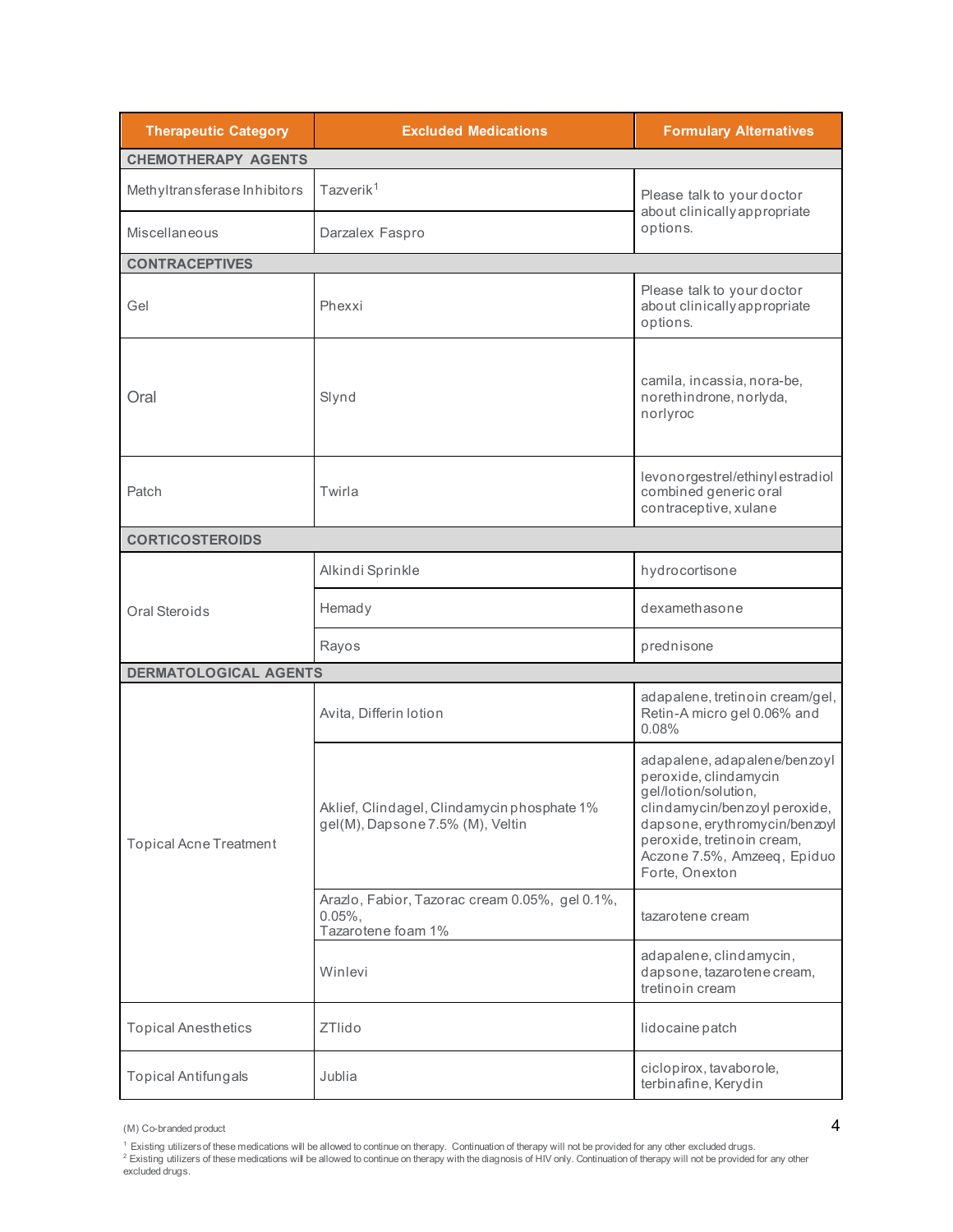| <b>Therapeutic Category</b>                                              | <b>Excluded Medications</b>                                                                                                                | <b>Formulary Alternatives</b>                                                                  |  |
|--------------------------------------------------------------------------|--------------------------------------------------------------------------------------------------------------------------------------------|------------------------------------------------------------------------------------------------|--|
| <b>DERMATOLOGICAL AGENTS</b>                                             |                                                                                                                                            |                                                                                                |  |
| <b>Topical Antiinfectives</b>                                            | Noritate cream                                                                                                                             | azelaic acid gel, ivermectin 1%,<br>metronidazole cream/gel/lotion,<br>Finacea foam, Soolantra |  |
|                                                                          | <b>ALA Scalp lotion</b>                                                                                                                    | hydrocortisone                                                                                 |  |
|                                                                          | Apexicon Ecream                                                                                                                            | fluocinonide, betamethasone                                                                    |  |
|                                                                          | Capex shampoo                                                                                                                              | flucinolone acetonide scalp oil,<br>Derma-Smoothe/FS                                           |  |
|                                                                          | Cordran tape                                                                                                                               | flurandrenolide                                                                                |  |
|                                                                          | Halobetasol foam(M), Lexette                                                                                                               | betamethasone, clobetasol,<br>halobetasol cream/ointment                                       |  |
| <b>Topical Corticosteroids</b>                                           | Halog ointment                                                                                                                             | betamethasone, mometasone,<br>triamcinolone                                                    |  |
|                                                                          | Impeklo lotion                                                                                                                             | augmented betamethasone<br>dipropionate, clobetasol                                            |  |
|                                                                          | Impoyzcream                                                                                                                                | clobetasol                                                                                     |  |
|                                                                          | Pandel cream                                                                                                                               | flurandrenolide, hydrocortisone<br>valerate, triamcinolone<br>acetonide                        |  |
|                                                                          | Psorcon cream, Verdeso foam                                                                                                                | betamethasone, fluocinolone                                                                    |  |
|                                                                          | Trianex oint 0.05%                                                                                                                         | hydrocortisone valerate,<br>triamcinolone acetonide                                            |  |
|                                                                          | Ultravate lotion                                                                                                                           | clobetasol proprionate,<br>fluocinonide, halobetasol<br>proprionate                            |  |
| Topical Immune Response<br>Modifier                                      | Imiquimod cream pump 3.75% (M), Zyclara Pump                                                                                               | imiquimod                                                                                      |  |
|                                                                          | Calcipotriene foam 0.005% (M), Sorilux                                                                                                     | calcipotriene                                                                                  |  |
| Topical Plaque Psoriasis                                                 | Duobrii lotion                                                                                                                             | clobetasol, fluocinonide,<br>halobetasol, tazorotene,<br>Enstilar                              |  |
|                                                                          | Wynzora                                                                                                                                    | calcipotriene,<br>calcipotriene/betamethasone,<br>Enstilar, Taclonex suspension                |  |
| <b>DIABETES</b>                                                          |                                                                                                                                            |                                                                                                |  |
| <b>Blood Glucose Meters, Test</b><br><b>Strips and Control Solutions</b> | Examples: Abbott (FreeStyle, Precision),<br>Arkray (Glucocard), Lifescan (Onetouch), Trividia,<br>(TRUEtest, TRUEtrack), Roche (Accu-Chek) | Ascencia (Contour, Contour<br>Next)                                                            |  |

 $(M)$  Co-branded product  $5$ 

<sup>1</sup> Existing utilizersof these medications wil be allowed to continue on therapy. Continuation of therapy will not be provided for any other excluded drugs.<br><sup>2</sup> Existing utilizers of these medications will be allowed to c excluded drugs.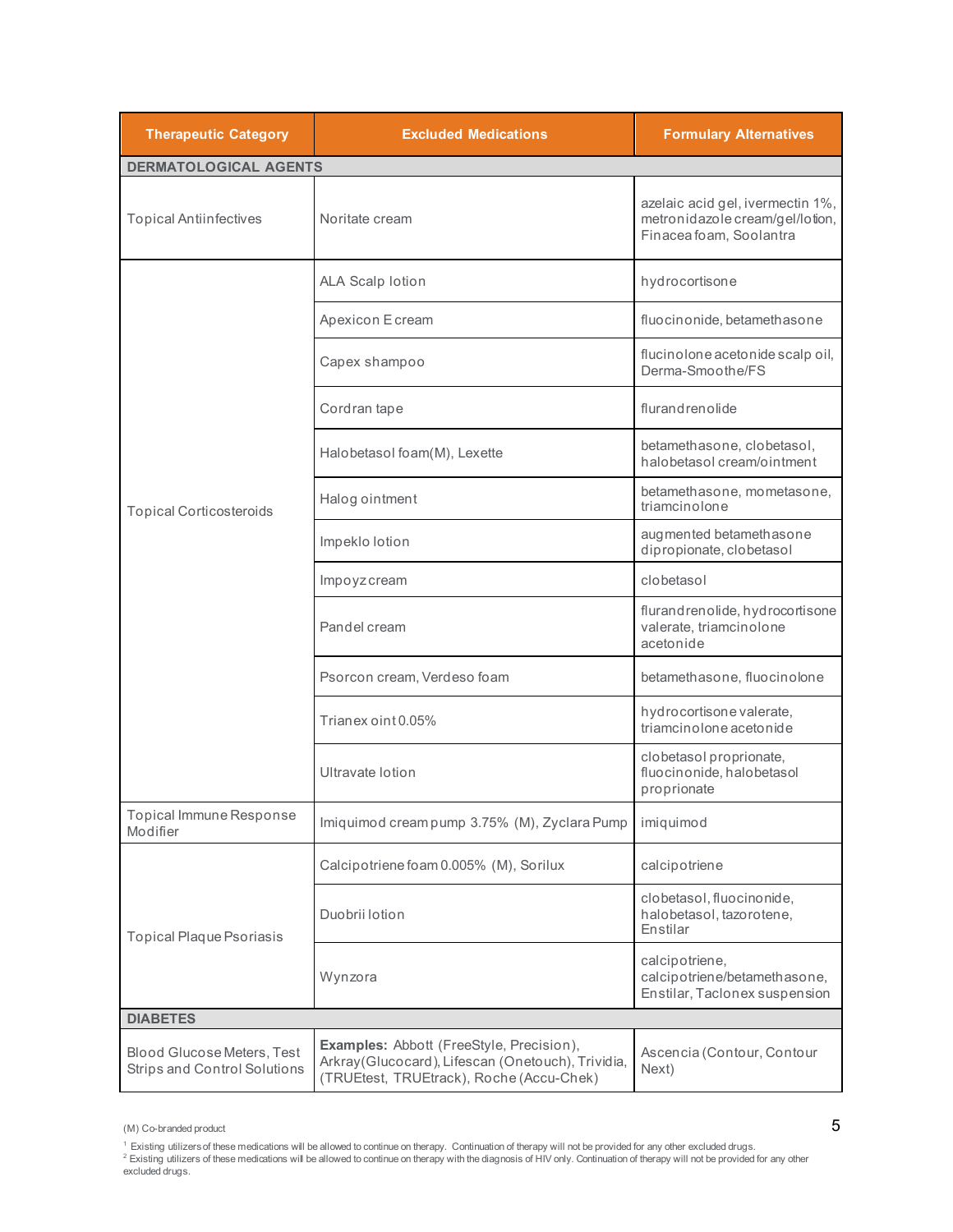| <b>Therapeutic Category</b>                                                     | <b>Excluded Medications</b>                                                                                                       | <b>Formulary Alternatives</b>                                                 |
|---------------------------------------------------------------------------------|-----------------------------------------------------------------------------------------------------------------------------------|-------------------------------------------------------------------------------|
| <b>DIABETES</b>                                                                 |                                                                                                                                   |                                                                               |
| Continuous Glucose<br>Monitoring (CGM)                                          | Freestyle Libre                                                                                                                   | Dexcom                                                                        |
| <b>Blood Sugar Regulators</b><br>Miscellaneous                                  | metformin HCI 24hr ER osmotic release,<br>metformin HCI 24hr ER modified release                                                  | metformin ER                                                                  |
| Dipeptidyl Peptidase-4<br>(DPP4) Inhibitors &<br>Combinations                   | Alogliptin(M), Alogliptin with metformin(M),<br>Alogliptin with pioglitazone(M), Kazano,<br>Kombiglyze XR, Nesina, Onglyza, Oseni | Janumet, Janumet XR,<br>Januvia, Jentadueto,<br>Jentadueto XR, Tradjenta      |
| Basal insulins                                                                  | Basaglar, Levemir, Semglee, Tresiba                                                                                               | Lantus, Toujeo                                                                |
| Glucagon-Like Peptide-<br>1(GLP1) Agonists                                      | Adlyxin                                                                                                                           | Bydureon, Bydureon BCise,<br>Byetta, Ozempic, Rybelsus,<br>Trulicity, Victoza |
| Insulins                                                                        | Novolin, Novolin Relion                                                                                                           | Humulin                                                                       |
| Rapid-acting Insulins                                                           | Admelog, Apidra, Fiasp, Insulin Aspart (M),<br>Insulin Lispro (M), Novolog, Novolog Relion                                        | Humalog, Lyumjev                                                              |
| Sodium-glucose Co-<br>transporter (SGLT2)<br>Inhibitors - Single Agent          | Invokana, Steglatro                                                                                                               | Farxiga, Jardiance                                                            |
| Sodium-glucose Co-<br>transporter (SGLT2)<br>inhibitors - Combination<br>Agents | Invokamet, Invokamet XR, Segluromet                                                                                               | Synjardy, Synjardy XR, Xigduo<br>XR.                                          |
| SGLT2 and DPP4<br>Combinations                                                  | QTERN, Steglujan                                                                                                                  | Glyxambi, Trijardy XR                                                         |
| <b>ENDOCRINE (OTHER)</b>                                                        |                                                                                                                                   |                                                                               |
| <b>Cortisol Synthesis Inhibitors</b>                                            | Isturisa                                                                                                                          | ketoconazole tabs, Korlym                                                     |
| Growth Hormones                                                                 | Genotropin, Humatrope, Omnitrope, Saizen,<br>Zomacton                                                                             | Norditropin, Nutropin                                                         |
|                                                                                 | Gonal-F, Gonal-F RFF                                                                                                              | Follistim AQ                                                                  |
| Infertility                                                                     | Cetrotide                                                                                                                         | ganirelix (made by Organon)                                                   |
|                                                                                 | Mycapssa                                                                                                                          | octreotide injection                                                          |
| Somatostatin Analog                                                             | Signifor (SQ)                                                                                                                     | Signifor LAR                                                                  |
| Testosterone Replacement                                                        | Aveed, Jatenzo, Natesto, Testopel                                                                                                 | testosterone, Androderm,<br>Xyosted                                           |
| <b>ENZYME DISORDERS</b>                                                         |                                                                                                                                   |                                                                               |
| Duchenne Muscular<br>dystrophy (DMD)                                            | Amondys 45, Exondys 51, Vyondys 53                                                                                                | dexamethasone,<br>methylprednisolone,<br>prednisone                           |

<sup>(</sup>M) Co-branded product 6

<sup>&</sup>lt;sup>1</sup> Existing utilizersof these medications wil be allowed to continue on therapy. Continuation of therapy will not be provided for any other excluded drugs.<br><sup>2</sup> Existing utilizers of these medications will be allowed to c excluded drugs.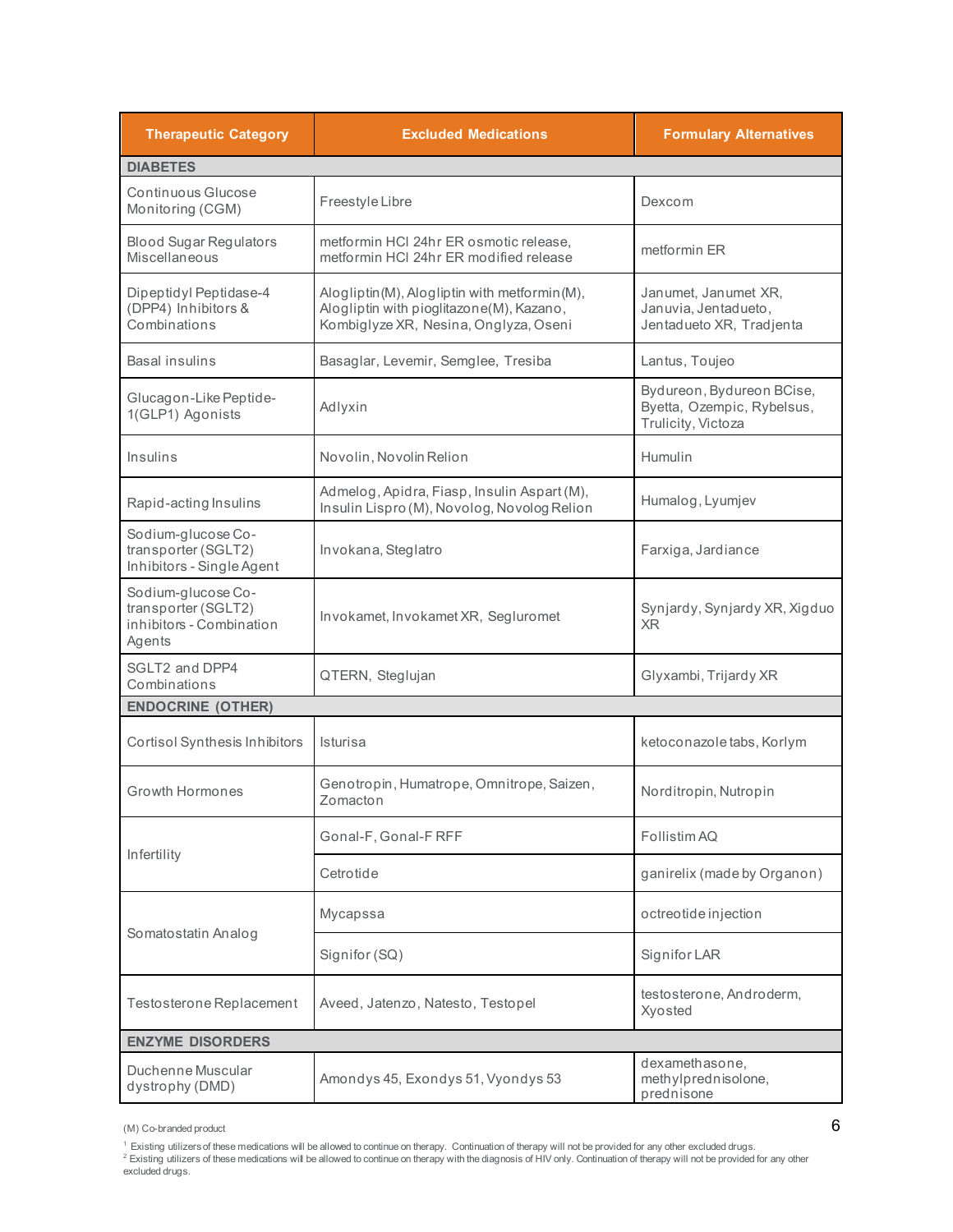| <b>Therapeutic Category</b>                                                                         | <b>Excluded Medications</b>                                                           | <b>Formulary Alternatives</b>                                                                                               |
|-----------------------------------------------------------------------------------------------------|---------------------------------------------------------------------------------------|-----------------------------------------------------------------------------------------------------------------------------|
| <b>GASTROINTESTINAL</b>                                                                             |                                                                                       |                                                                                                                             |
| Anti-Diarrheal Agents                                                                               | Motofen                                                                               | diphenoxylate/atropine,<br>loperamide                                                                                       |
| Antiemetics                                                                                         | Sancuso patch                                                                         | granisetron solution/tablet,<br>ondansetron ODT                                                                             |
| Anti-Inflammatory,<br>Anti-Ulcer Agents                                                             | <b>Duexis</b>                                                                         | famotidine, ibuprofen                                                                                                       |
| Irritable Bowel Syndrome<br>with Constipation/Chronic<br>Idiopathic Constipation (IBS-<br>$C/CIC$ ) | Amitiza, Lubiprostone (M), Trulance                                                   | Linzess                                                                                                                     |
| Opioid-Induced Constipation<br>(OIC)                                                                | Amitiza, Lubiprostone (M), Movantik, Relistor                                         | Symproic                                                                                                                    |
| Inflammatory Bowel Disease                                                                          | Dipentum                                                                              | balsalazide, mesalamine DR<br>cap 400mg, Apriso                                                                             |
|                                                                                                     | Ortikos                                                                               | budesonide ER                                                                                                               |
| Laxatives                                                                                           | Osmoprep, Plenvu                                                                      | gavilyte, peg 3350, Clenpiq,<br>Suprep                                                                                      |
| Pancreatic Enzymes                                                                                  | Pancreaze, Pertzye, Viokace                                                           | Creon, Zenpep                                                                                                               |
| Proton Pump Inhibitors                                                                              | omeprazole with sodium bicarbonate (cap,<br>powder pak), Rabeprazole sprinkle cap (M) | esomeprazole magnesium<br>delayed release, lansoprazole,<br>omeprazole, pantoprazole,<br>Aciphex Sprinkle caps,<br>Dexilant |
| <b>HEMATOLOGICAL</b>                                                                                |                                                                                       |                                                                                                                             |
| Cyclin-dependent Kinase<br>Inhibitor                                                                | Cosela                                                                                | Nivestym, Zarzio                                                                                                            |
| Erythropoiesis-Stimulating<br>Agents                                                                | Epogen, Procrit                                                                       | Aranesp, Retacrit                                                                                                           |
| Immune Globulin,<br>Intravenous (IVIG)                                                              | Asceniv <sup>1</sup> , Panzyga <sup>1</sup>                                           | Gammagard, Gammaplex,<br>Gamunex-C, Privigen                                                                                |
| Immune Globulin,<br>Subcutaneous (SCIG)                                                             | Cutaquig <sup>1</sup>                                                                 | Cuvitru, Hizentra, Xembify                                                                                                  |
| Long-Acting Granulocyte-<br>Colony Stimulating Factor<br>$(G-CSFs)$                                 | Fulphila, Nyvepria, Udenyca                                                           | Neulasta, Ziextenzo                                                                                                         |
| Short-Acting Granulocyte-<br>Colony Stimulating Factor<br>$(G-CSFs)$                                | Granix, Neupogen                                                                      | Nivestym, Zarxio                                                                                                            |

<sup>(</sup>M) Co-branded product 7

<sup>&</sup>lt;sup>1</sup> Existing utilizersof these medications wil be allowed to continue on therapy. Continuation of therapy will not be provided for any other excluded drugs.<br><sup>2</sup> Existing utilizers of these medications will be allowed to c

excluded drugs.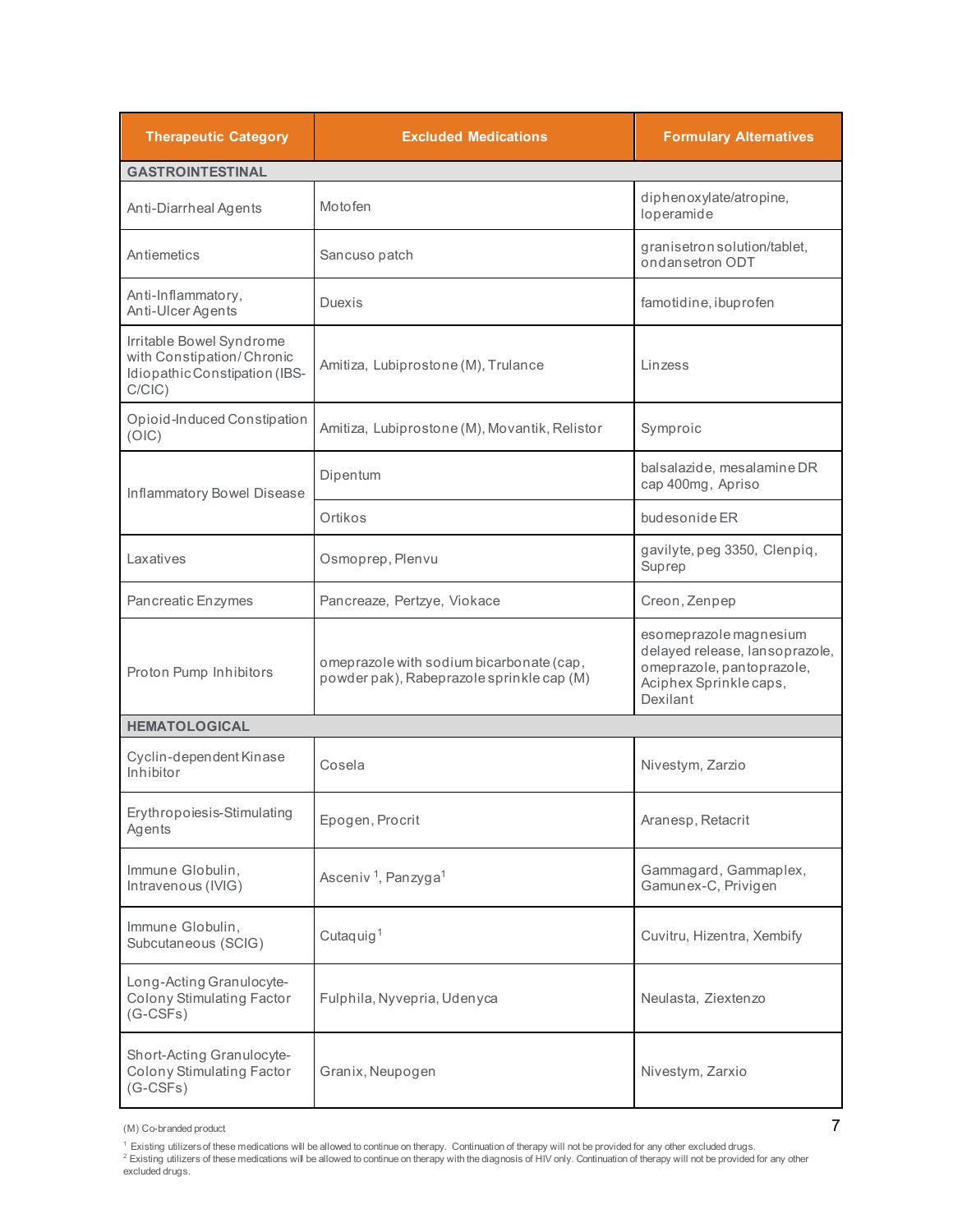| <b>Therapeutic Category</b>                | <b>Excluded Medications</b>                            | <b>Formulary Alternatives</b>                                                                                                                                               |  |
|--------------------------------------------|--------------------------------------------------------|-----------------------------------------------------------------------------------------------------------------------------------------------------------------------------|--|
| <b>IMMUNOMODULATORS</b>                    |                                                        |                                                                                                                                                                             |  |
| Calcineurin Inhibitor                      | Lupkynis                                               | Benlysta                                                                                                                                                                    |  |
| Folate Analog Metabolic<br>Inhibitor       | Otrexup, Reditrex                                      | methotrexate, Rasuvo                                                                                                                                                        |  |
| Interleukin-17 (IL-17)<br>Inhibitor        | Cosentyx <sup>1</sup>                                  | Taltz                                                                                                                                                                       |  |
| <b>JAK Inhibitor</b>                       | Olumiant <sup>1</sup>                                  | Rinvoq, Xeljanz, Xeljanz XR                                                                                                                                                 |  |
| <b>TNF</b> Inhibitor                       | Remicade, Renflexis                                    | Avsola, Inflectra                                                                                                                                                           |  |
| <b>IMMUNOTHERAPY</b>                       |                                                        |                                                                                                                                                                             |  |
| Oral                                       | Palforzia                                              | Please talk to your doctor<br>about clinically appropriate<br>options.                                                                                                      |  |
| <b>OPHTHALMIC</b>                          |                                                        |                                                                                                                                                                             |  |
| Antiglaucoma Drugs                         | Vyzulta, Zioptan                                       | latanoprostophthalmic<br>solution, travoprost ophthalmic<br>solution, Lumigan                                                                                               |  |
|                                            | Timoptic Ocudose 0.25%                                 | timolol ophthalmic solution                                                                                                                                                 |  |
| Antihistamines                             | Lastacaft, Zerviate                                    | azelastine ophthalmicsolution,<br>bepotastine ophthalmic<br>solution, olopatadine<br>ophthalmic solution                                                                    |  |
| Dry Eye Disease                            | Cequa                                                  | Restasis, Xiidra                                                                                                                                                            |  |
| Non-steroidal Anti-<br>Inflammatory Agents | Bromsite, Ilevro, Nevanac                              | bromfenac ophthalmic solution,<br>diclofenac ophthalmic solution,<br>flurbiprofen sodium ophthalmic<br>solution, ketorolac<br>tromethamine ophthalmic<br>solution, Prolensa |  |
| Wet Age-related Macular<br>Degeneration    | Beovu                                                  | ophthalmic bevacizumab<br>(compound), Eylea, Lucentis,<br>Macugen                                                                                                           |  |
| <b>OTHER</b>                               |                                                        |                                                                                                                                                                             |  |
| Antigout Agents                            | Colchicine capsule (M), Colcrys, Gloperba,<br>Mitigare | colchicine tablet                                                                                                                                                           |  |
| Antihistamines and<br>Combinations         | Clarinex-D                                             | desloratadine,<br>pseudoephedrine                                                                                                                                           |  |
| <b>Bile Acid Therapy</b>                   | Reltone, Ursodiol (M)                                  | ursodiol                                                                                                                                                                    |  |
| <b>Chelating Agents</b>                    | penicillamine cap                                      | penicillamine tab, Depen Titra                                                                                                                                              |  |

 $(M)$  Co-branded product  $8$ 

<sup>1</sup> Existing utilizersof these medications wil be allowed to continue on therapy. Continuation of therapy will not be provided for any other excluded drugs.<br><sup>2</sup> Existing utilizers of these medications will be allowed to c excluded drugs.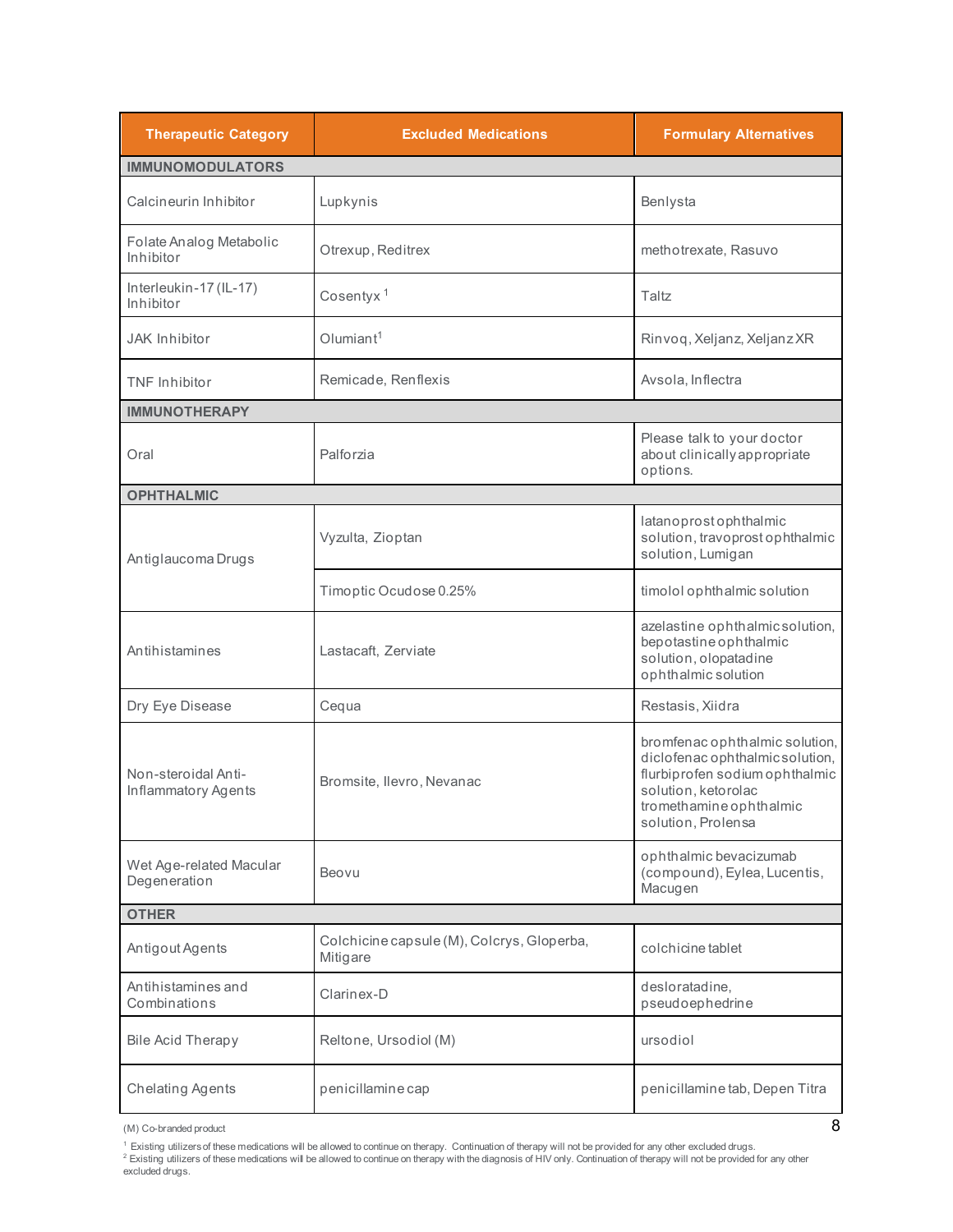| <b>Therapeutic Category</b>                                       | <b>Excluded Medications</b>                                                                                                 | <b>Formulary Alternatives</b>                                          |
|-------------------------------------------------------------------|-----------------------------------------------------------------------------------------------------------------------------|------------------------------------------------------------------------|
| <b>OTHER</b>                                                      |                                                                                                                             |                                                                        |
| <b>Coagulation Factors</b>                                        | Sevenfact                                                                                                                   | Novoseven                                                              |
| Diabetic Gastroparesis                                            | Gimoti                                                                                                                      | metoclopramide                                                         |
| Duchenne Muscular<br>Dystrophy (DMD)                              | Viltepso                                                                                                                    | dexamethasone,<br>methylprednisolone                                   |
| Lambert-Eaton Myasthenic<br>Syndrome (LEMS)                       | Firdapse                                                                                                                    | Ruzurgi                                                                |
| Long-Chain Fatty Acid<br><b>Oxidation Disorders (LC-</b><br>FAOD) | Dojolvi                                                                                                                     | Please talk to your doctor<br>about clinically appropriate<br>options. |
| <b>Multivitamins</b>                                              | Examples: Folic-K, Genicin Vita-S, Hylavite,<br>Lorid, Tronvite, Xvite                                                      | Any preferred multivitamin                                             |
| Neurogenic Detrusor<br>Overactivity (NDO)                         | Vesicare LS                                                                                                                 | oxybutynin                                                             |
|                                                                   | Contrave                                                                                                                    | phentermine, Qsymia,<br>Saxenda                                        |
| Obesity                                                           | Imcivree                                                                                                                    | Please talk to your doctor<br>about clinically appropriate<br>options. |
| <b>Opioid Reversal Agents</b>                                     | Lifems Naloxone                                                                                                             | naloxone, Narcan                                                       |
| Osteo arthritis/Hyaluronic<br>Acid Injections                     | Gel-One, Genvisc, Hyalgan, Hymovis, Monovisc,<br>Orthovisc, Supartz FX, Synvisc, Synvisc-One,<br>Triluron, Trivisc, Visco-3 | Durolane, Euflexxa, Gelsyn-3                                           |
| Osteoporosis                                                      | Forteo                                                                                                                      | Teriparatide, Tymlos                                                   |
| Platelet-Modifying Agent                                          | Aspirin/Omeprazole (M), Yosprala                                                                                            | aspirin, omeprazole                                                    |
| <b>Prenatal Vitamins</b>                                          | Examples: Azesco, Pregenna, Prenate, Trinaz,<br>Vitafol FE, Vitathely, Zalvit                                               | Any preferred prenatal vitamin                                         |
| Sickle Cell Anemia                                                | Oxbryta                                                                                                                     | hydroxyurea                                                            |
| Sleep Disturbance Agents                                          | Hetlioz LQ                                                                                                                  | Please talk to your doctor<br>about clinically appropriate<br>options. |
| Thyroid Agents                                                    | Levothyroxine caps (M), Thyquidity,<br>Tirosint caps, solution                                                              | levothyroxine                                                          |

<sup>(</sup>M) Co-branded product 9

<sup>&</sup>lt;sup>1</sup> Existing utilizersof these medications wil be allowed to continue on therapy. Continuation of therapy will not be provided for any other excluded drugs.<br><sup>2</sup> Existing utilizers of these medications will be allowed to c excluded drugs.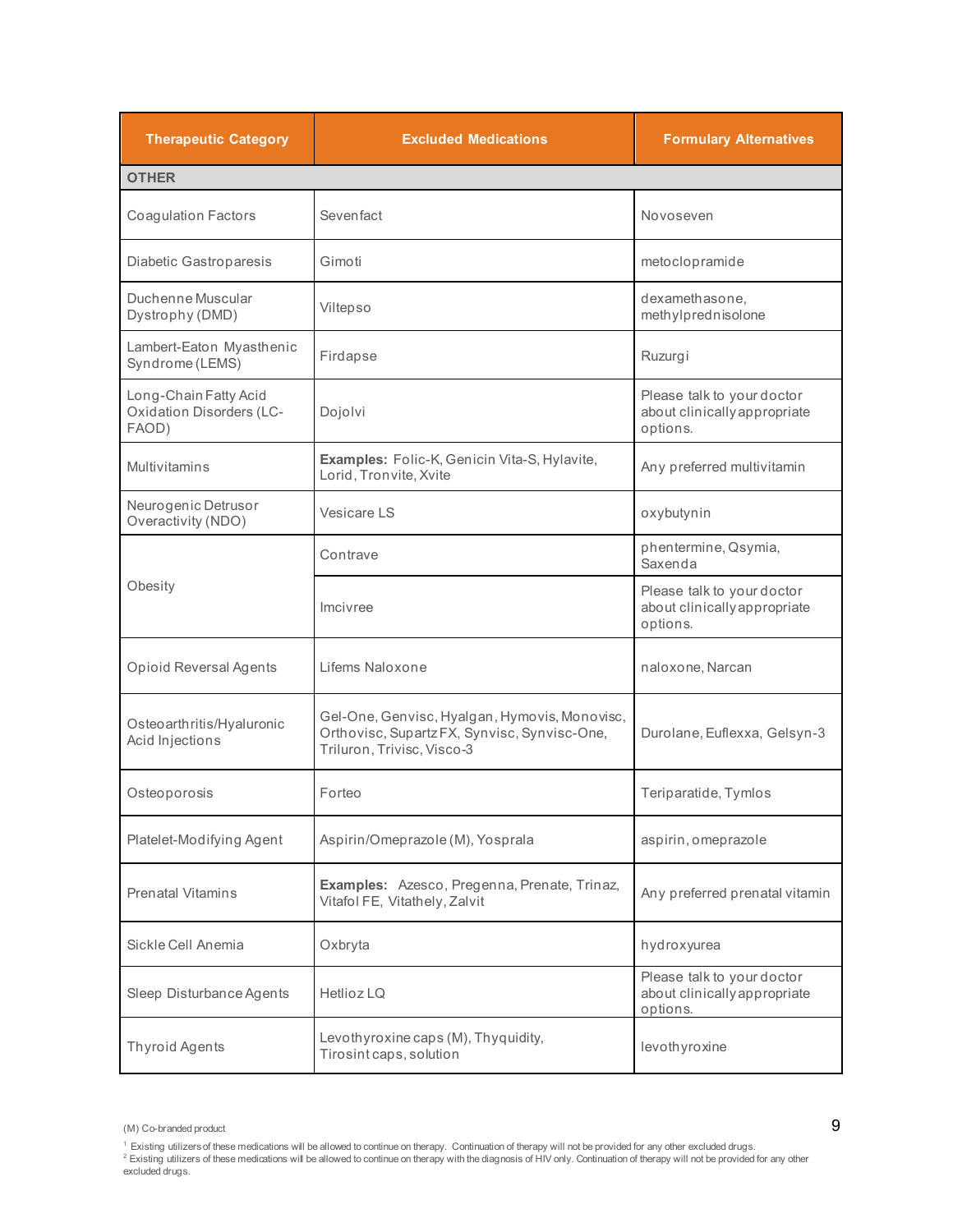| <b>Therapeutic Category</b>                                                                 | <b>Excluded Medications</b>                                                                                                                                                                         | <b>Formulary Alternatives</b>                                                                        |  |
|---------------------------------------------------------------------------------------------|-----------------------------------------------------------------------------------------------------------------------------------------------------------------------------------------------------|------------------------------------------------------------------------------------------------------|--|
| <b>RESPIRATORY</b>                                                                          |                                                                                                                                                                                                     |                                                                                                      |  |
| Allergy: Nasal Steroids                                                                     | Xhance                                                                                                                                                                                              | mometasone furoate,<br>Beconase AQ                                                                   |  |
| COPD: Inhaled<br>Anticholinergics                                                           | Incruse Ellipta, Tudorza                                                                                                                                                                            | Spiriva                                                                                              |  |
| COPD: Long-Acting Beta<br>Agonist/Long-Acting<br>Muscarinic Agonist<br>Combination inhalers | Bevespi, Duaklir                                                                                                                                                                                    | Anoro Ellipta, Stiolto Respimat                                                                      |  |
| Cystic Fibrosis                                                                             | Cayston, Kitabis Pak,<br>Tobramycin Neb 300mg/5ml (M)                                                                                                                                               | tobramycin nebulizer soln,<br><b>TOBI</b> podhaler                                                   |  |
| Pulmonary Anti-Inflammatory<br>Inhalers                                                     | Alvesco, Armonair Digihaler, Asmanex, Asmanex<br>HFA. QVAR Redihaler                                                                                                                                | Arnuity Ellipta, Flovent Diskus,<br>Flovent HFA, Pulmicort<br>Flexhaler                              |  |
| Pulmonary Anti-<br>Inflammatory, Long-Acting<br>Beta Agonist Combination<br>Inhalers        | Airduo Digihaler, AirDuo Respiclick,<br>Budesonide/Formoterol (M), Dulera                                                                                                                           | fluticasone/salmeterol inhaler,<br>wixela, Advair Diskus, Advair<br>HFA, Breo Ellipta, Symbicort     |  |
| Short-Acting Beta-2<br>Adrenergic Inhalers                                                  | Albuterol HFA (brand alternative for Ventolin HFA<br>made by Prasco) (M), Levalbuterol Inhaler (M),<br>Proair Digihaler, Proair HFA, Proair Respiclick,<br>Proventil HFA, Ventolin HFA, Xopenex HFA | Any generic albuterol HFA<br>inhaler (EXCEPTION: albuterol<br>HFA made by Prasco)                    |  |
| Sugar Alcohol Inhalation<br>Therapy                                                         | <b>Bronchitol</b>                                                                                                                                                                                   | hypertonic saline, Pulmozyme                                                                         |  |
| <b>UROLOGICAL</b>                                                                           |                                                                                                                                                                                                     |                                                                                                      |  |
| Erectile Dysfunction Oral<br>Agents                                                         | Stendra                                                                                                                                                                                             | sildenafil                                                                                           |  |
| Interstitial Cystitis                                                                       | Elmiron                                                                                                                                                                                             | amitriptyline, hydroxyzine                                                                           |  |
| Overactive Bladder (OAB)                                                                    | Gemtesa                                                                                                                                                                                             | darifenacin ER, oxybutynin<br>ER/IR, solifenacin, tolterodine<br>ER/IR, trospium ER/IR,<br>Myrbetriq |  |

 $(M)$  Co-branded product  $10$ 

<sup>&</sup>lt;sup>1</sup> Existing utilizersof these medications wil be allowed to continue on therapy. Continuation of therapy will not be provided for any other excluded drugs.<br><sup>2</sup> Existing utilizers of these medications will be allowed to c excluded drugs.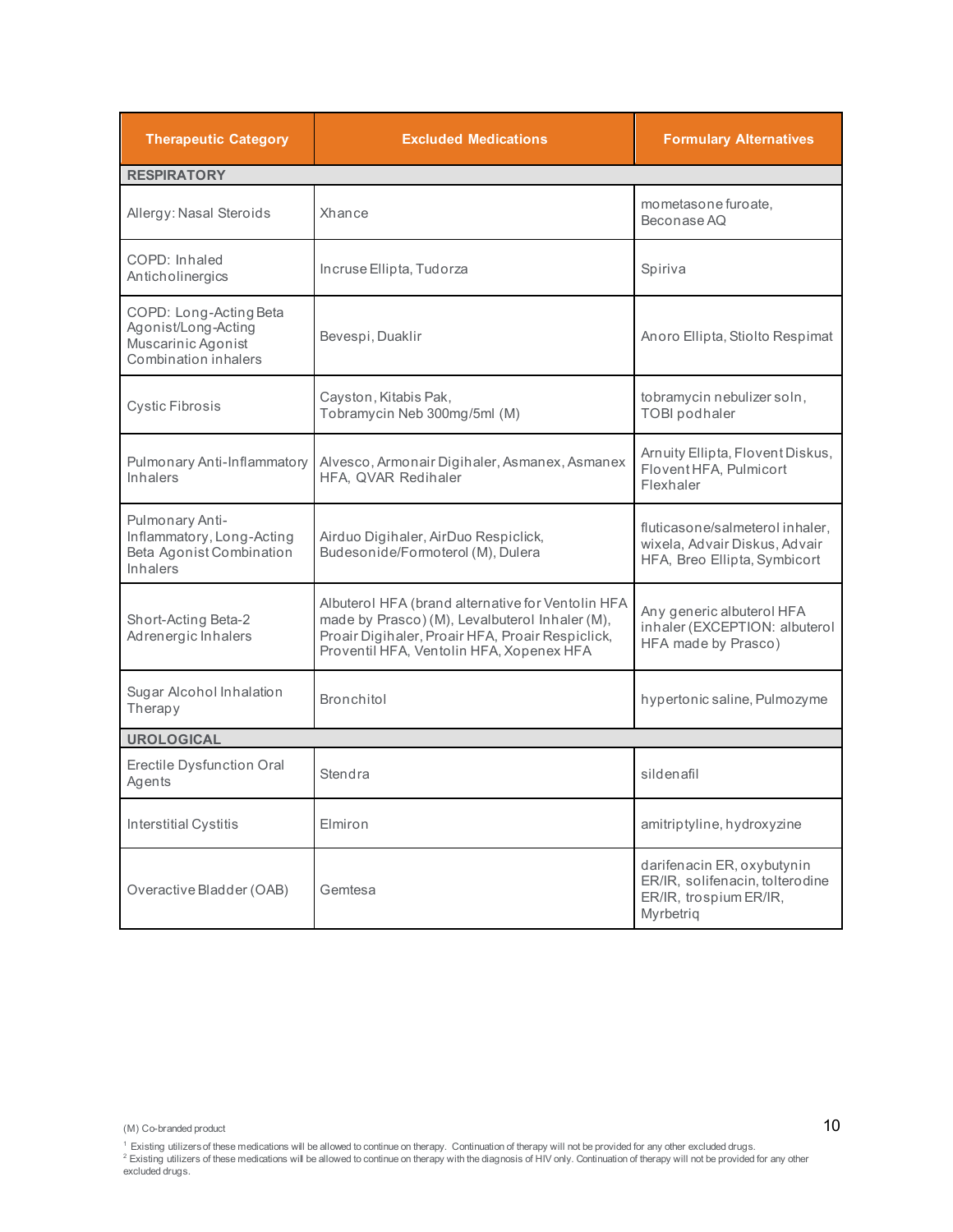## **Excluded brand-name medications with generic equivalents**

The brand-name medications below are excluded on the formulary. These brand-name medications have been identified as having available generic equivalents covered at Tier 1 on the formulary. Speak with your pharmacist to have your excluded brand-name medication substituted with its generic equivalent.

A generic medication contains the same active ingredient(s) as a brand-name medication. An active ingredient is what makes the medication work. For example, Lipitor® and its generic both contain atorvastatin, which reduces the amount of bad cholesterol in the blood. Brand-name medications are often protected by a patent. When the patent ends, drug companies can apply to the U.S. Food and Drug Administration (FDA) to begin making generic versions of the medication.

| Abilify                      |
|------------------------------|
| Absorica                     |
| Acanya                       |
| Aciphex tablet               |
| Acticlate                    |
| Aczone 5%                    |
| Adcirca<br>Adderall          |
| <b>Adderall XR</b>           |
| Adipex-P                     |
| Afinitor 2.5,5,7.5mg         |
| Alphagan P 0.15%             |
| Altace                       |
| Ambien                       |
| Ambien CR                    |
| Amrix                        |
| Androgel                     |
| Arimidex                     |
| Arthrotec                    |
| Asacol HD                    |
| Atacand<br>Ativan            |
| Atripla <sup>1</sup>         |
| Avapro                       |
| Avodart                      |
| Azopt                        |
| Azor                         |
| <b>Baraclude</b>             |
| Benicar                      |
| Benicar HCT                  |
| Benzaclin                    |
| Benzamycin                   |
| <b>Bepreve</b><br>Bethkis    |
| Beyaz                        |
| <b>Brisdelle</b>             |
| <b>Butrans</b>               |
| Bystolic                     |
| Canasa                       |
| Carafate                     |
| Carbatrol                    |
| Cardizem LA                  |
| 180,240,300,                 |
| 360, 420mg                   |
| Carnitor solution,<br>tablet |
| Catapres-TTS patch           |
| Celebrex                     |
| Celexa                       |
| Cialis                       |
| Ciprodex                     |
| Clarinex 5mg tab             |
| Cleocin vaginal cream        |
| Climara patch                |
| Clobex                       |

Cloderm Colestid Concerta Coreg Coreg CR **Cortef** Cosopt solution Cosopt PF solution Cozaar Crestor Cuprimine **Cymbalta** Cytomel Delestrogen injection 20mg/ml, 40mg/ml Delzicol Depakote Depakote ER Depakote sprinkle cap Depo-testosterone injection Desonate gel Differin cream, gel Dilantin cap 100mg Dilantin chewable Dilantin suspension Dilaudid Diovan Diovan HCT Doryx tab 50, 200mg Duragesic Dyazide Effexor XR Elidel Epiduo gel EpiPen Jr 0.15mg Estrace Evekeo Exforge Exforge HCT Fioricet Fioricet w/ codeine Firazyr Flomax Focalin Focalin XR Fortesta Generess FE chewable Gleevec Glumetza Golytely solution Halog cream Hyzaar Imitrex

Inderal LA Intuniv Kenalog spray Kenalog-40 Injection Keppra Keppra XR Klonopin K-tab Kuvan Lamictal chewable Lamictal starter kit Lamictal ODT Lamictal tab Lamictal XR Lasix Latisse Lescol XL Letairis Lexapro Lialda Lidoderm Lipitor Loestrin 21 Loestrin FE Lotemax suspension Lotrel Lovaza Lunesta Lyrica Lyrica CR Maxalt Maxalt-MLT Metrogel **Micardis** Micardis HCT Minastrin Mobic Moviprep MS Contin Nalfon Nasonex Natroba Neurontin Nexium capsule Niaspan ER **Nitrostat** Norvasc Nulytely **Nuvigil** Onfi Oracea Paxil tab Paxil CR Percocet Plaquenil

Plavix Pred Forte Prevacid Prinivil Pristiq Prometrium Propecia Protonix tab Provigil Prozac Pulmicort inhalation suspension Qudexy XR Questran Questran Light Ranexa Relafen Relpax Remodulin injection Renagel Restoril Retin-A Retin-A micro gel 0.04%, 0.1% Risperdal solution, tablet Ritalin Ritalin LA Roxicodone Sabril Safyral Sandostatin injection Saphris Seasonique Sensipar Seroquel Seroquel XR Silvadene Singulair Skelaxin Solodyn Soma **Strattera** Suboxone Taclonex ointment Tamiflu **Targadox Targretin** Tazorac cream 0.1% Tecfidera Tegretol Tegretol-XR **Tenormin** Testim gel

Tikosyn Timoptic Timoptic Ocudose 0.5% Timoptic-XE TOBI nebulizer solution Tobradex suspension Topamax Topamax sprinkle cap Topicort spray Toprol XL Tracleer 62.5,125mg Travatan-Z Treximet Tribenzor **Tricor** Trileptal<br>Truvada<sup>2</sup> Uceris tab Ultracet Ultram Vagifem Valium Valtrex Vanadom Vectical Vesicare tab Viagra Vigamox Vimovo Vivelle-Dot Volgelxo Vytorin **Welchol** Wellbutrin SR Wellbutrin XL Xalatan Xanax Xanax XR Yasmin 28 Yaz Zanaflex Zegerid Zestril Zetia Ziana Zocor Zoloft Zomig tab Zomig ZMT Zonegran Zovirax Zyclara cream 3.75% Zyprexa Zytiga

(M) Co-branded product **11** 

<sup>&</sup>lt;sup>1</sup> Existing utilizers of these medications will be allowed to continue on therapy. Continuation of therapy will not be provided for any other excluded drugs.<br><sup>2</sup> Existing utilizers of these medications will be allowed to excluded drugs.